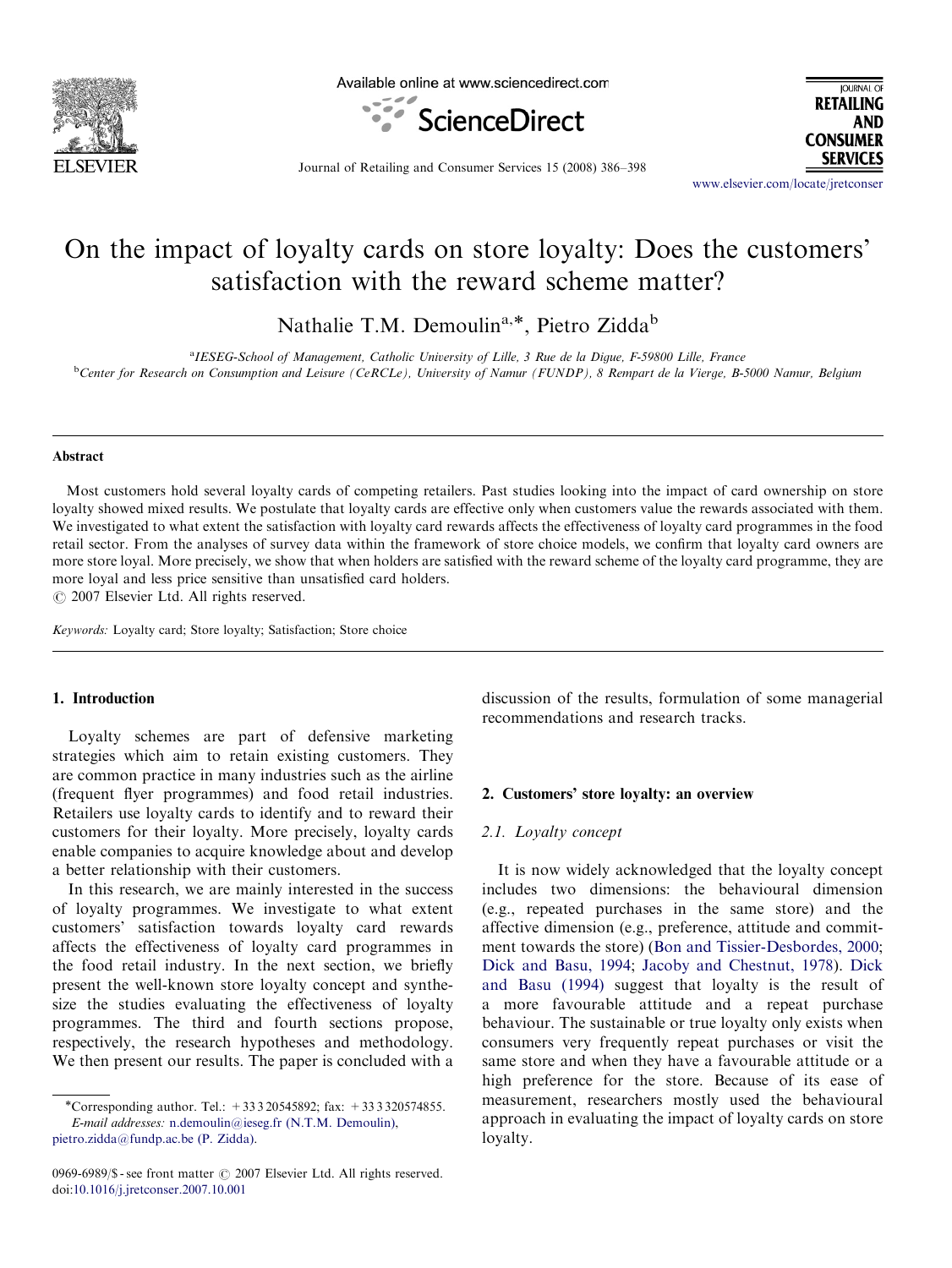## 2.2. Loyalty programmes and their effectiveness

Loyalty programmes are packages of actions or benefits offered to customers in exchange for repeat purchases ([Palmer et al., 2000](#page--1-0)). The loyalty programmes' success relies on the fact that people appreciate receiving rewards.

Several empirical studies conducted in various industries have assessed the impact of loyalty programmes on behavioural loyalty measures. The results are, however, mixed. A study of the Australian Fly Buys programmes revealed that only two of the six loyalty programme participants demonstrated excess loyalty deviations, which had also been observed for loyalty programme nonmembers ([Sharp and Sharp, 1997](#page--1-0)). By analysing the loyalty card diffusion in a grocery retail chain, [Benavent and Crie´](#page--1-0) [\(1998, 2000\)](#page--1-0) showed that the number of cards distributed had a positive but weak effect on the average basket, the number of items bought, the store traffic, the total sales and the margin rate. At an individual level, however, the basket size appeared to increase just after the loyalty card acquisition but decreased during subsequent periods. Such as sales promotion in general, the loyalty card revealed to have a short-term effect only. Similarly, [Passingham](#page--1-0) [\(1998\)](#page--1-0), [Liebermann \(1999\)](#page--1-0) and Mägi (2003) did not show any convincing effect of loyalty cards on consumers' shares in grocery retail chains (i.e., share of wallet and share of visits). Conversely, [Meyer-Waarden \(2006a\)](#page--1-0) found that loyalty programmes have a positive impact on customers' lifetime and share of wallet. Frequent shopper programmes seem to have a positive effect on sales not only during the programme (Drèze and Hoch, 1998; [Lal and Bell, 2003;](#page--1-0) [Lewis, 2004\)](#page--1-0) but also in the long run ([Taylor and Neslin,](#page--1-0) [2005](#page--1-0)).

Several reasons were put forward to explain these mixed results. The first one is an imitation effect according to which in a competitive market the initiator of a loyalty programme will inevitably be imitated. Indeed, a current strategy that managers use in such markets consists in observing which competitors' strategies are successful and reproducing them in their own company ([Dowling and](#page--1-0) [Uncles, 1997\)](#page--1-0). That leads to an annihilation of the expected effects and an increase of the company's costs ([Uncles,](#page--1-0) [1994](#page--1-0)). Moreover, even if a loyalty card has a positive effect on behavioural measures of loyalty, this effect is only weak and transitory ([Uncles, 1994;](#page--1-0) [Dowling and Uncles, 1997;](#page--1-0) Benavent and Crié, 1998; Mägi, 2003; [Meyer-Waarden and](#page--1-0) [Benavent, 2003](#page--1-0)).

Similarly, [Sharp and Sharp \(1997\)](#page--1-0) explain this inefficiency by a card saturation within the retail market. Considering the great number of companies proposing such programmes, consumers can easily think that it is very easy for them to acquire points, and going to competitors has only little incidence on their collection of points. Consequently, the effects of loyalty schemes may cancel out each other (Mägi, 2003). Loyalty cards indeed appear to be most effective when the customers do not hold competitors' cards (Mägi, 2003; [Meyer-Waarden, 2006a\)](#page--1-0). In this regard, two trends of thought clash ([Wright and](#page--1-0) [Sparks, 1999\)](#page--1-0). According to the first, it is unlikely that with the increasing number of cards in circulation consumers still agree to keep cards due to a lack of physical space to carry them. This trend thus predicts the end of loyalty cards in the long term. The second trend stipulates that loyalty programmes, even if they are numerous, do not cancel out themselves. It suggests that programmes are different from each others and that it is the quality of the programme that makes the difference. Consequently, several programmes can cohabit very well in the marketplace without creating a saturation phenomenon or a failure, provided that retailers supply their customers with various types of loyalty cards and induce them to use their cards, because it is precisely usage that brings customers added value [\(Wright and Sparks, 1999](#page--1-0)). Several authors state that loyalty cards must provide value to their holders ([Mauri, 2003](#page--1-0); [Yi and Jeon, 2003](#page--1-0); [Meyer-Waarden, 2006b\)](#page--1-0). [Mauri \(2003\)](#page--1-0) showed that card schemes are powerful because of their promotional inducements. Cardholders are loyal to their card if they use the promotional inducements. Indeed, customers use their card if the reward is worth it and if they visit the store quite frequently [\(Mauri, 2003\)](#page--1-0). In the same way, [Dowling and Uncles \(1997\)](#page--1-0) stress that loyalty programmes are often badly designed or too complicated. They require great cognitive efforts on behalf of the customers and so are frequently rejected. They recommend rather to offering rewards that are immediate and that have a direct relationship with the products bought. [Keh and Lee \(2006\)](#page--1-0) demonstrate, however, that when customers are satisfied with the store, they favour delayed direct rewards (of higher values) to immediate, direct rewards whereas dissatisfied customers prefer the latter rather than delayed, direct rewards.

To summarize, these research studies highlight the importance of setting up a loyalty programme that enables retailers to differentiate themselves from their competitors. The card must offer sufficient advantages so that customers want to adopt and use it. Moreover, the reward scheme must motivate customers to modify their purchase behaviour and their attitude, their preference with respect to the store chain. Given this, our main research question is: Does the satisfaction with loyalty card rewards impact on store loyalty?

### 3. Hypotheses

Several studies have examined the relationship between satisfaction and loyalty with the store and concluded that there is a positive bond between these two constructs ([Bloemer and de Ruyter, 1998](#page--1-0); [Sivadas and Baker-Prewitt,](#page--1-0) [2000](#page--1-0); [Yu and Dean, 2001](#page--1-0)). Customer satisfaction towards a store is a post-experience, subjective evaluation of the extent to which this store answers or even exceeds the customer's expectation ([Bloemer and de Ruyter,](#page--1-0) [1998](#page--1-0)). The satisfaction thus relies on the comparison